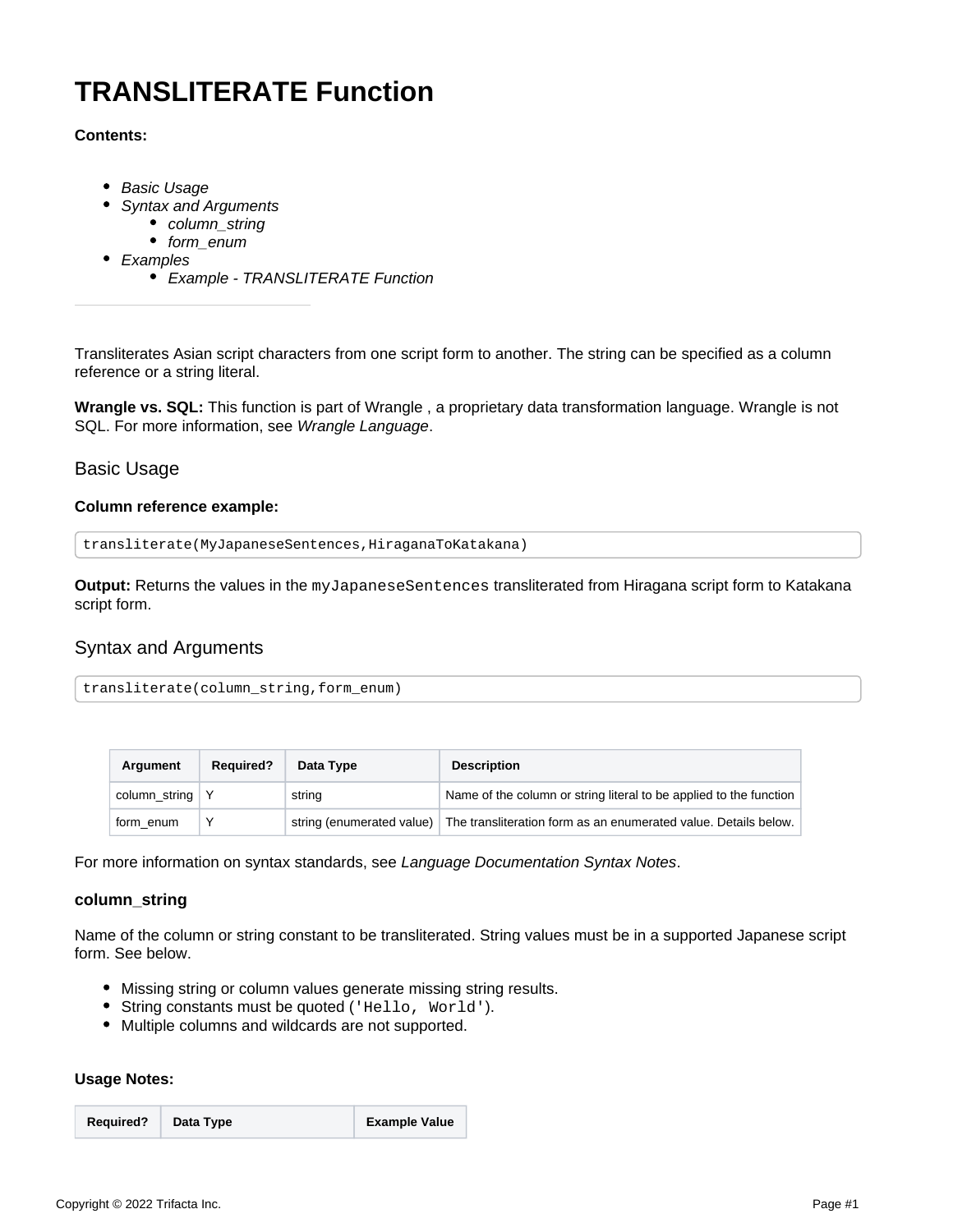| Yes | String literal or column reference   myColumn |  |
|-----|-----------------------------------------------|--|
|     |                                               |  |

#### <span id="page-1-0"></span>**form\_enum**

Enumerated value to indicate the transliteration to apply to the referenced column:

**NOTE:** Each width option can be paired with each form option. Four separate options are supported.

| Enum value           | <b>Description</b>                                 |
|----------------------|----------------------------------------------------|
| HiraganaToKatakana   | Transliterates Hiragana to Katagana                |
| KatakanaToHiraqana   | Transliterates Katagana to Hiragana                |
| FullwidthToHalfwidth | Transliterates full-width forms to half-width form |
| HalfwidthToFullwidth | Transliterates half-width forms to full-width form |

#### **Usage Notes:**

| <b>Required?</b> | Data Type                | <b>Example Value</b> |
|------------------|--------------------------|----------------------|
| Yes              | String (enumerated type) | HiraganaToKatakana   |

# <span id="page-1-1"></span>Examples

**Tip:** For additional examples, see [Common Tasks](https://docs.trifacta.com/display/AWS/Common+Tasks).

# <span id="page-1-2"></span>**Example - TRANSLITERATE Function**

#### **Source:**

| English | Japanese_Hiragana |
|---------|-------------------|
| a       |                   |
| i       |                   |
| u       |                   |
| e       |                   |
| O       |                   |
| ka      |                   |
| ki      |                   |
| ku      |                   |
| ke      |                   |
| ko      |                   |

# **Transformation:**

The following transliterates the above characters into Katakana form: